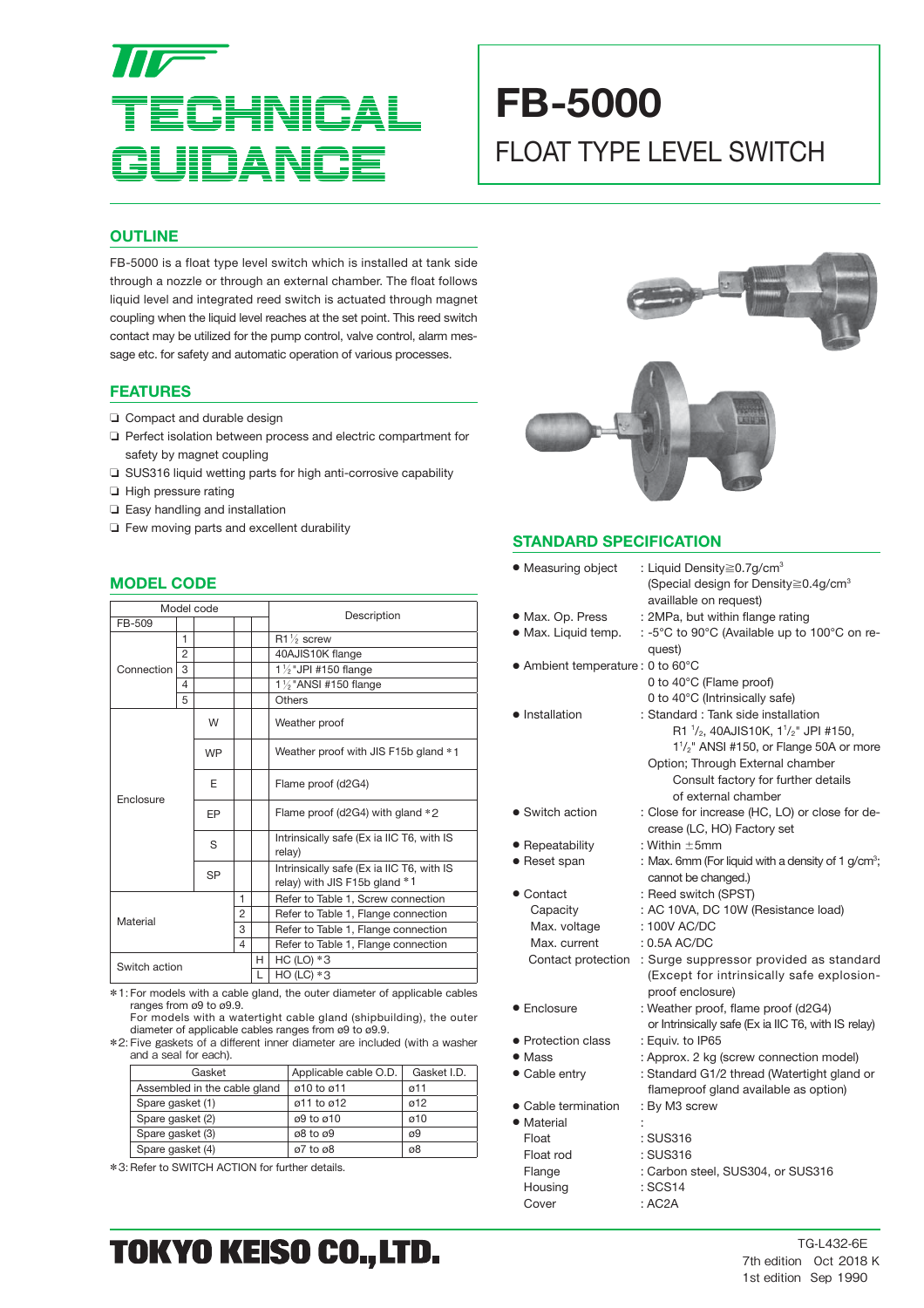#### **DIMENSION**

#### ❏ FB-5091 (Screw connection)



❏ FB-5092, 3, 4 (Flange connection)



❏ IS relay

EB3C Dimensions







❏ IS relay Standard Specification

| <b>Explosion protection</b> | Intrinsically safe Ex ia IIC |  |  |
|-----------------------------|------------------------------|--|--|
| Rated operating voltage     | 12 V DC ±10%                 |  |  |
| Rated operating current     | 10 mA DC $\pm 20\%$          |  |  |
| Installation location       | Non-hazardous area           |  |  |
| Contact configuration       | 1a contact                   |  |  |
| Relay output                | 250 V AC, 3 A                |  |  |
| (Resistance load)           | 24 V DC, 3 A                 |  |  |
| Contact allowable power     | 750 VA AC                    |  |  |
| (Resistance load)           | 72 W DC                      |  |  |
| Insulation resistance       | 500 V DC at 10 M $\Omega$    |  |  |
| Withstand voltage           | 1500 V AC (1 min.)           |  |  |

|                    | Model code |    |    | Description                 |
|--------------------|------------|----|----|-----------------------------|
| EB <sub>3</sub> C- | R          | ПП |    | Model                       |
| Output type        | R          |    |    | Relay output                |
|                    | 01         |    |    | 1 point use                 |
| No. of contact     |            | 02 |    | 2 points use                |
|                    |            | 03 |    | 3 points use                |
|                    |            |    | AN | 100 V AC to 240 V, 50/60 Hz |
| Power supply       |            |    | DN | 24 V DC                     |

#### **MATERIAL**

|                              | FB-509               | FB-509                        | FB-509                 | FB-509           |  |  |
|------------------------------|----------------------|-------------------------------|------------------------|------------------|--|--|
| Table 1                      | $\Box \Box$ 1 $\Box$ | ⊓ 2⊓                          | $\Box$ $\Box$ 3 $\Box$ | $\Box\Box 4\Box$ |  |  |
| <b><i><u>DFlange</u></i></b> |                      | Carbon<br>steel <sup>*2</sup> | <b>SUS304</b>          | <b>SUS316</b>    |  |  |
| 2 Float                      | <b>SUS316</b>        |                               |                        |                  |  |  |
| <b>3</b> Float rod           | <b>SUS316</b>        |                               |                        |                  |  |  |
| 4 Housing                    | SCS <sub>14</sub>    |                               |                        |                  |  |  |
| 5 Cover                      | AC <sub>2</sub> A    |                               |                        |                  |  |  |
|                              |                      |                               |                        |                  |  |  |

\*1 : Screw connection, flange is not provided

\*2 : SS400 for JIS flanges and A105 for JPI and ANSI flanges

#### **SWITCH ACTION**



LO : Open for decrease